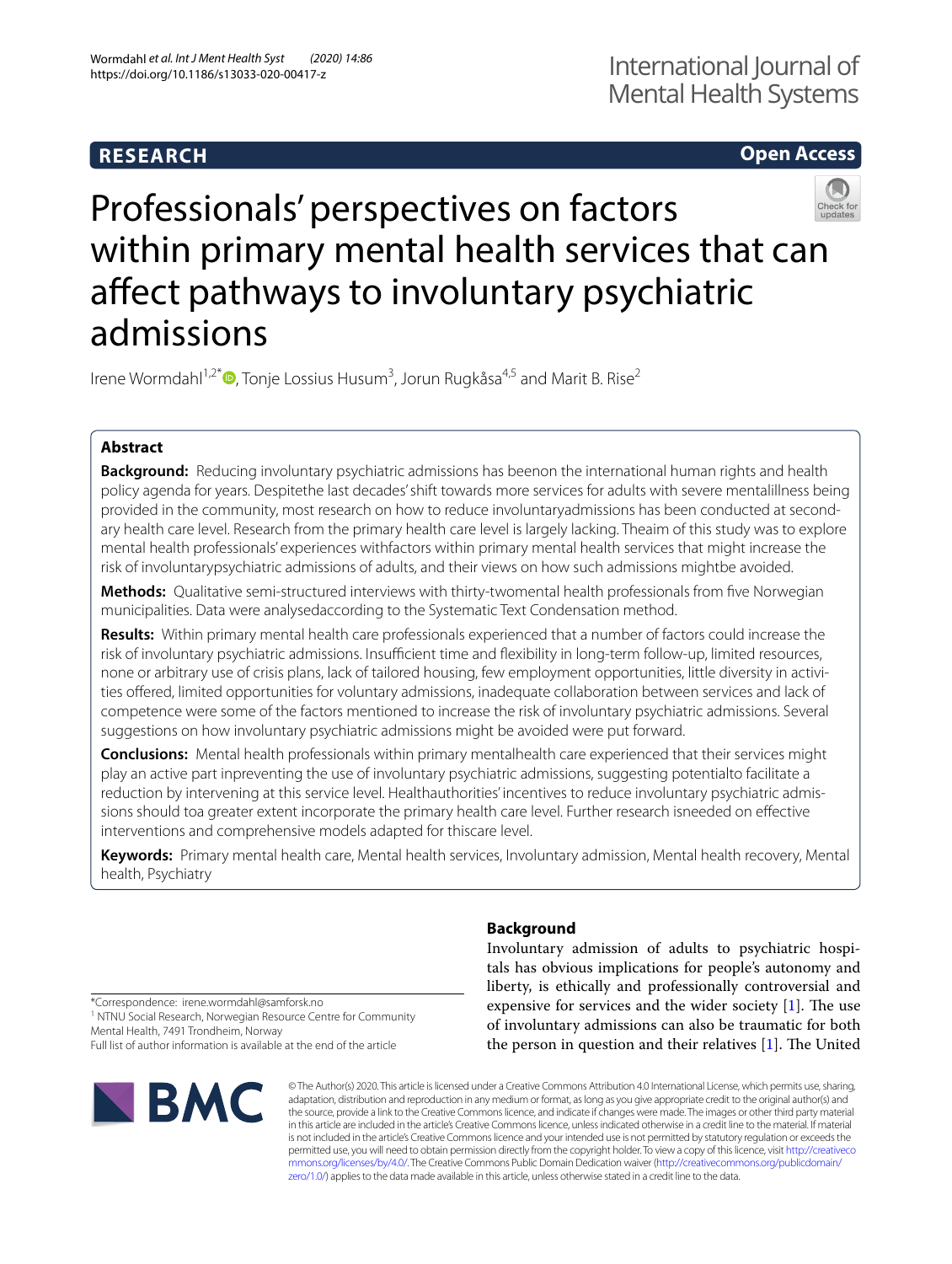Nations Convention of the Rights of Persons with Disabilities from 2006 severely restricts the use of involuntary care towards persons with severe mental illness (SMI), and clarify their human rights to liberty, autonomy and free choice in matters of health and treatment [[2\]](#page-10-1).

In Norway, as well as internationally, reducing involuntary admissions within mental health care has been on the policy agenda for many years [[3–](#page-10-2)[6\]](#page-10-3). Despite the policy to reduce involuntary admissions, rates in many countries have increased or been close to constant over the last decades  $[7]$  $[7]$ . The rates vary greatly between countries. For instance, in 2015 Italy and Austria reported rates of 14.5 and 282 per 100K people, respectively [\[7](#page-10-4)]. Norway reports numbers at the high end compared to other Western countries [[8\]](#page-10-5) with a rate of 186 per 100K person 16years and older in 2018 [\[9\]](#page-10-6).

Very few studies have investigated interventions to reduce involuntary admissions. A systematic review only found 13 eligible RCTs  $[10]$  $[10]$  $[10]$ . The meta-analysis found that only advance statements, including advance directives and crisis plans, contributed to reduction of involuntary admissions. This is supported by other studies  $[1, 11, 12]$  $[1, 11, 12]$  $[1, 11, 12]$  $[1, 11, 12]$  $[1, 11, 12]$ , although evidence is somewhat mixed [\[13](#page-10-10), [14\]](#page-10-11). Other studies report that self-management [[12\]](#page-10-9), having alternatives additional to hospital services [[15\]](#page-10-12), contact with multiple services [\[16](#page-10-13)] and regular outpatient contacts [[17\]](#page-10-14) are associated with reduced involuntary admissions. Evaluations of the Trieste Model, where psychiatric hospitals were replaced by a network of Community Mental Health Centres that applied a framework of personal recovery and social inclusion, found that its efectiveness in keeping the rate of involuntary admissions low was achieved through a "whole system" approach, rather than the efectiveness of individual interventions [[18](#page-10-15)].

Persons with SMI often use services from both primary and secondary health care level. Typically, acute mental health crisis services and involuntary admissions and treatment are the responsibility of secondary mental health care level, while primary mental health care provide non-acute services and general support  $[19]$  $[19]$  $[19]$ . This means that mental health professionals at the primary care level are frequently in contact with adults with SMI at a point when relapse occurs and therefore in position of detecting early signs. Primary health professionals also serves as gatekeepers to involuntary admissions, as most referrals come from General Practitioners (GPs) or out of hours medical emergency services  $[20]$  $[20]$ . This suggests that intervention at the primary health care level might facilitate or prevent pathways leading towards involuntary admissions. So far, research on service development aimed to reduce involuntary admissions has almost exclusively been conducted at the secondary level, and research on primary health care level is lacking. Of 121

studies identifed in a broad scoping review concerned with efforts to prevent and reduce multiple forms of coercion and compulsion in the mental health context, only 10 were referred to under the category of community-based strategies, and most were from services provided at secondary health care level [[19\]](#page-10-16). A review of studies focusing on involuntary admissions with data from Norway included 74 articles, none of which examined factors within primary mental health services or ways in which these might afect pathways to involuntary admissions  $[8]$  $[8]$  $[8]$ . There are also few qualitative studies on how to reduce involuntary admissions in the literature [[19\]](#page-10-16). Strategies to reduce involuntary admissions involve practices in complex contexts. Detailed information on current practice, including factors contributing to or preventing involuntary admissions, is needed to investigate the potential for primary mental health services to impact, or reduce, involuntary admissions. To address this gap in the literature, the aim of this study was to explore mental health professionals' experiences with

factors within primary mental health services that might increase the risk of involuntary psychiatric admissions of adults, and their views on how such admissions might be avoided.

## **Methods**

Given the limited research in this feld, we conducted a descriptive qualitative study, exploring research participants' experiences and views through semi-structured individual interviews.

## **Study setting**

The current study was the first stage of a larger project that will develop and test, through a cluster randomized controlled trial, a primary care level intervention to reduce involuntary admissions (ClinicalTrials.gov, NCT03989765). The intervention arm consists of five Norwegian municipalities, in which the present interview study was conducted.

Norway has a publicly funded health care system, where primary mental health services are funded through the municipalities and secondary mental health services through the regional health trusts.

In Norway, involuntary psychiatric admissions are regulated in the Norwegian Mental Health Care Act §§3-2 and 3-3  $[21]$ , and they are effectuated at the secondary care level. Secondary mental health care is delivered through Regional Psychiatric Hospitals and their Community Mental Health Centres that provide communitybased inpatient and outpatient treatment, including ambulant treatment. National health policies and directives to reduce the use of coercion has appointed the responsibility to reduce the use of involuntary psychiatric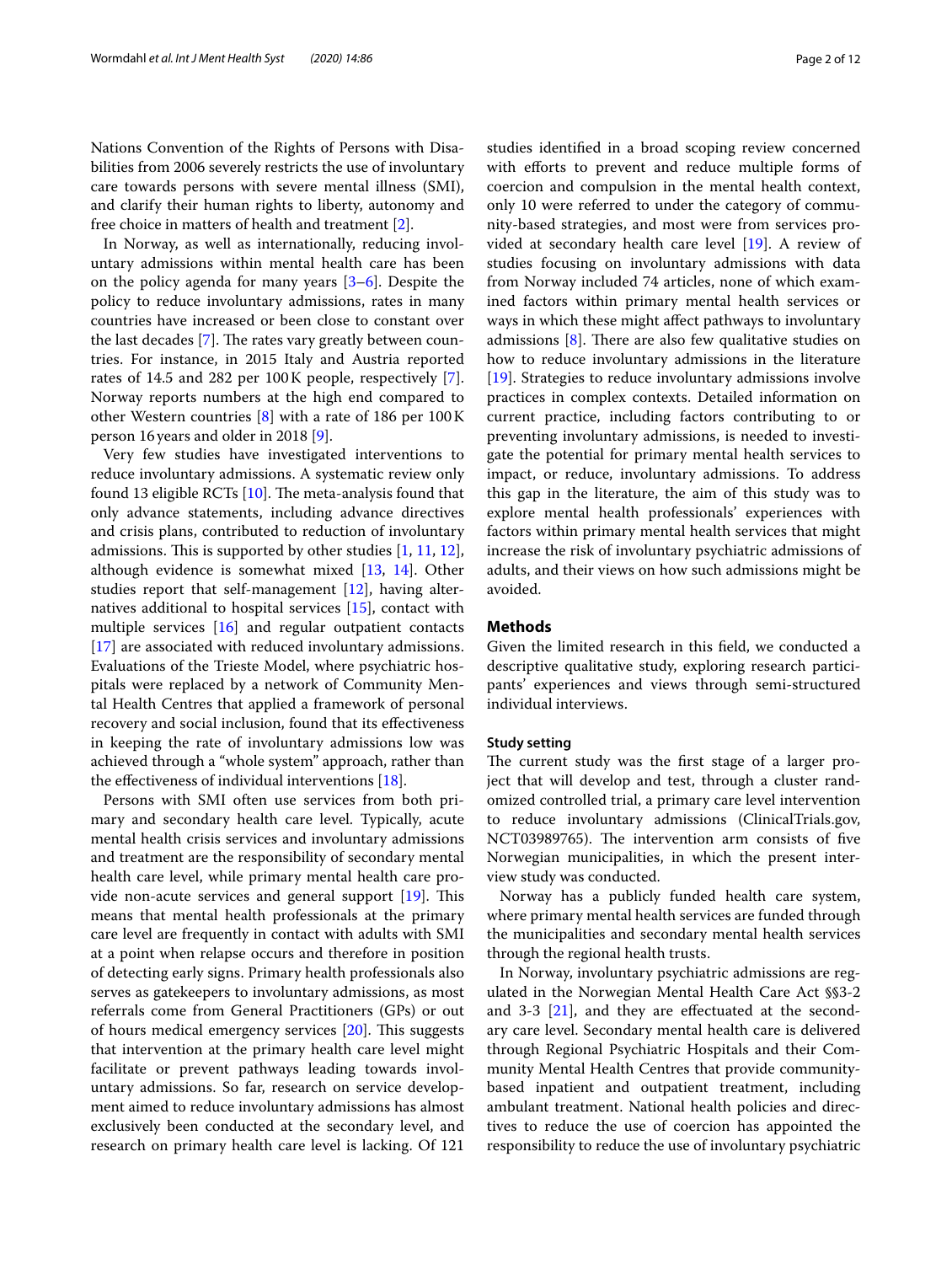admissions to the secondary care level [[22\]](#page-10-19). In the following, 'involuntary admissions' refers to involuntary psychiatric admissions of adults at the secondary mental health care level.

The 356 Norwegian municipalities are responsible for meeting its populations' primary care needs. Primary mental health care often provides services to persons with SMI over long periods of time, commonly for years. Services provided can include everything from sheltered housing, day-care facilities, and therapeutic conversations, to helping with practical tasks in the house, transport to doctor's appointments, handling medication, and assisting with leisure activities. GPs and out of hours medical emergency services are provided at the primary health care level. In addition, municipalities provide social care, (un)employment services and housing services. Many municipalities, including the fve intervention municipalities, operate with a purchaser-provider split for allocation of their services, and this includes primary mental health services. A municipal Purchaser Office makes assessments based on individual needs, and issue decision letters that specify what services and extent of support an individual should get from primary mental health care.

#### **Participants and recruitment**

Research participants were recruited from the five intervention municipalities. Eligible participants were professionals currently working within the municipality's primary mental health services and who had supported someone who had been involuntary admitted. They were strategically recruited to get informants representing both managers and staf, and a variety of primary mental health services like sheltered housing, ambulant services, and activity/day care centres. Potential participants were identifed by service managers in each municipality.

## **Data collection**

Data was collected through semi-structured individual interviews. The interview guide was structured around two overarching themes; (1) exploring pathways to involuntary admissions within current practice, and (2) exploring potential to prevent involuntary admissions. Interviewees were asked to describe one or two of the last incidents where they had been involved, directly or indirectly, in which someone was referred for involuntary admission. Managers were in addition asked some contextual questions on service organization, resources, and numbers of staff. The interview guides were developed by IW and TLH in collaboration with the research group of the larger project, which includes a peer researcher. IW and TLH carried out the interviews. In the frst municipality they conducted them jointly, after which refections on the functionality of the interview guide lead to no revisions. The rest of the interviews were performed separately by IW and TLH in two municipalities each. The interviews were carried out in meeting rooms at the municipality's town hall or the relevant service's location. The interviews lasted between 35 and 69 min, were audio recorded and transcribed verbatim.

#### **Data analysis**

In line with the descriptive and explorative design of the study, data analysis followed the Systematic Text Condensation method [\[23](#page-10-20), [24\]](#page-11-0). Analysis was performed in four steps. First, all transcripts were read in full by IW in order to form a total impression of the data material. Six preliminary themes were identifed; (1) numbers unknown, (2) relationship, time, and stability, (3) individual adaption of activity, employment, and housing, (4) bureaucracy vs. fexibility, (5) collaboration with other services and (6) competence needed. The analytical software NVivo 12 pro was used in the second analytical step (QSR International). Here, IW systematically examined all transcripts and identifed elements of text that elaborated the participants' experiences of factors that could increase the risk of involuntary admissions and their suggestions of potential improvements that could facilitate a reduction. Malterud [[24\]](#page-11-0) calls such text fragments meaning units. On the basis of the preliminary themes the meaning units were coded and sorted. Corresponding codes within and across transcripts was gather into code groups. Thereafter, all authors read two randomly chosen transcripts and in agreement consolidated the code groups and their associated subgroups. Code groups were also reviewed within the context of previous research and theory. In the third analytical step IW represented the meaning content as written condensates, one for each subgroup. Participant quotes illustrating the meaning content of each subgroup were also identifed. In the fourth analytical step, condensates and quotations were synthesized into an analytical description of the results. Results were written up by IW and the other authors contributed with refections and critical revision. The final analytical code groups and subgroups are presented in Fig. [1.](#page-3-0) To complete step four, IW read eight randomly chosen original transcripts to assess whether the results refected the data, which they did.

Below we illustrate our fndings with direct quotations from participants. These were translated into English by the authors, and, to protect anonymity, are identifed only with unique participant numbers, gender, and unique municipality numbers.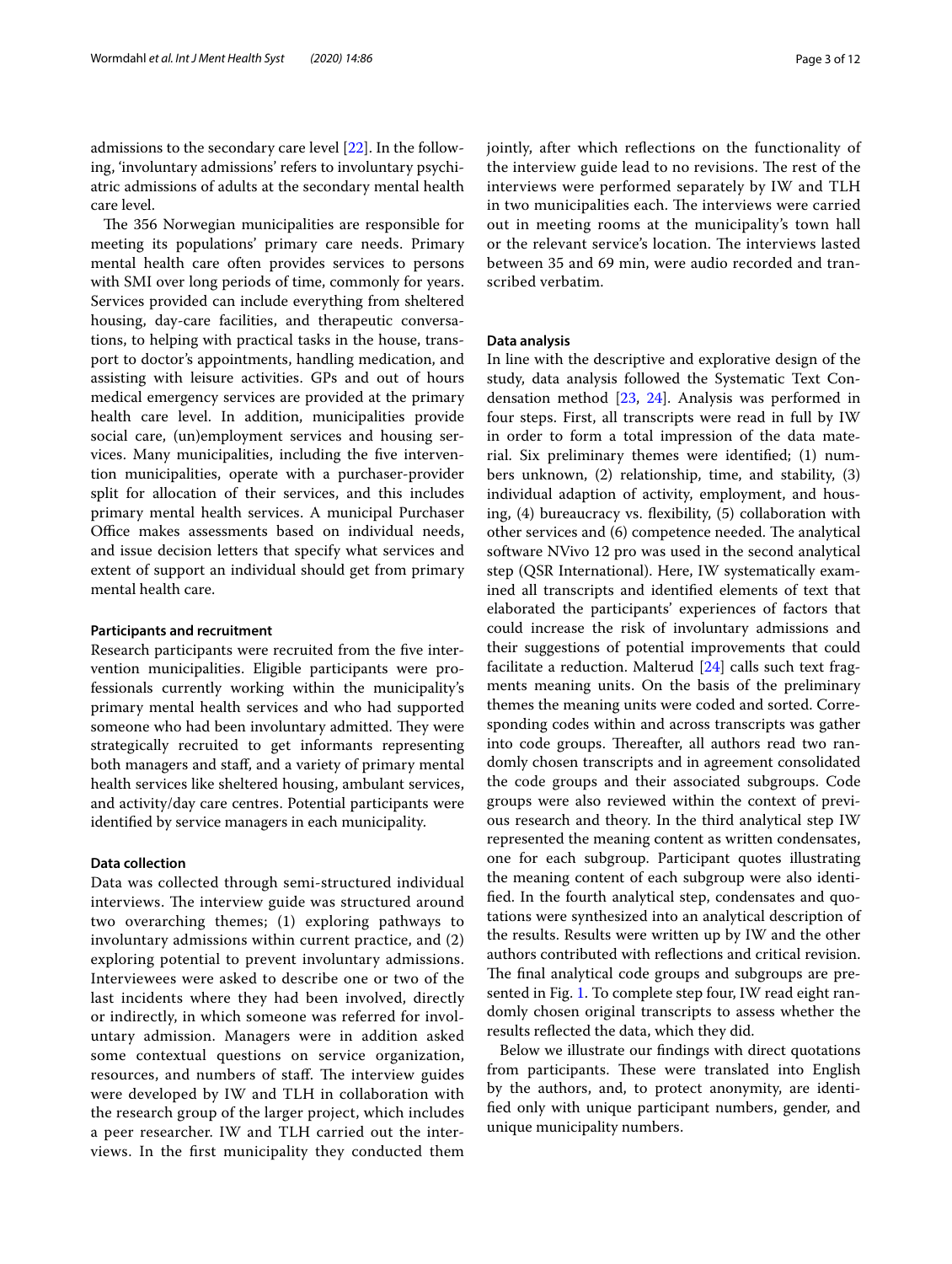<span id="page-3-1"></span>

| Table 1 Description of the research participants |
|--------------------------------------------------|
|--------------------------------------------------|

| Variable                                      | <b>Informants</b><br>$(N = 32)$ | Percent |
|-----------------------------------------------|---------------------------------|---------|
| Sex                                           |                                 |         |
| Male                                          | 10                              | 31.3    |
| Female                                        | 22                              | 68.7    |
| Position                                      |                                 |         |
| Manager                                       | 14                              | 43.8    |
| Staff                                         | 18                              | 56.2    |
| Age group                                     |                                 |         |
| $25 - 39$                                     | 10                              | 31.2    |
| $40 - 49$                                     | 11                              | 34.4    |
| $50 - 59$                                     | 7                               | 21.9    |
| $60 - 69$                                     | 4                               | 12.5    |
| Level of education                            |                                 |         |
| Vocational education training                 | 1                               | 3.1     |
| 3 years higher professional education         | 7                               | 21.9    |
| > 3 years higher professional education       | 24                              | 75.0    |
| Work experience within mental health services |                                 |         |
| $1-5$ years                                   | 3                               | 9.4     |
| 5-10 years                                    | 7                               | 21.9    |
| $>10$ years                                   | 22                              | 68.7    |
| Work experience within present municipality   |                                 |         |
| $<$ 1 year                                    | 5                               | 15.6    |
| $1-5$ years                                   | 8                               | 25.0    |
| 5-10 years                                    | 4                               | 12.5    |
| $>10$ years                                   | 15                              | 46.9    |

## **Results**

A total of 32 mental health professionals took part in the study, 14 managers and 18 staf from the fve municipalities. Diferent primary mental health services were represented, including ambulant services, home care services, sheltered houses, and day care/activity centres. All the research participants had at least one year of experience working within mental health services, 23 had more than ten years' experience. All but one participant had at least three years of higher professional training within health or social science. Information about the participants is described in Table [1.](#page-3-1)

Before describing the main results, two fndings related to the study aim, form a backdrop. Firstly, the participants stated that their municipality in general provided good services to people with SMI. Secondly, during the interviews it became clear that while a few working in sheltered housing could recollect an estimated number of involuntary admissions within their service during the last year, none had the overview over the extent of involuntary admissions in their municipality nor the number of persons involuntarily admitted each year. This information forms an important part of the background on which to interpret the participant's experiences.

The main results comprise the participants' experiences with factors within current service provision that could increase the risk for involuntary psychiatric admissions, and their suggestions of how such admissions might be avoided. The results are presented according to the code groups as presented in Fig. [1.](#page-3-0)

<span id="page-3-0"></span>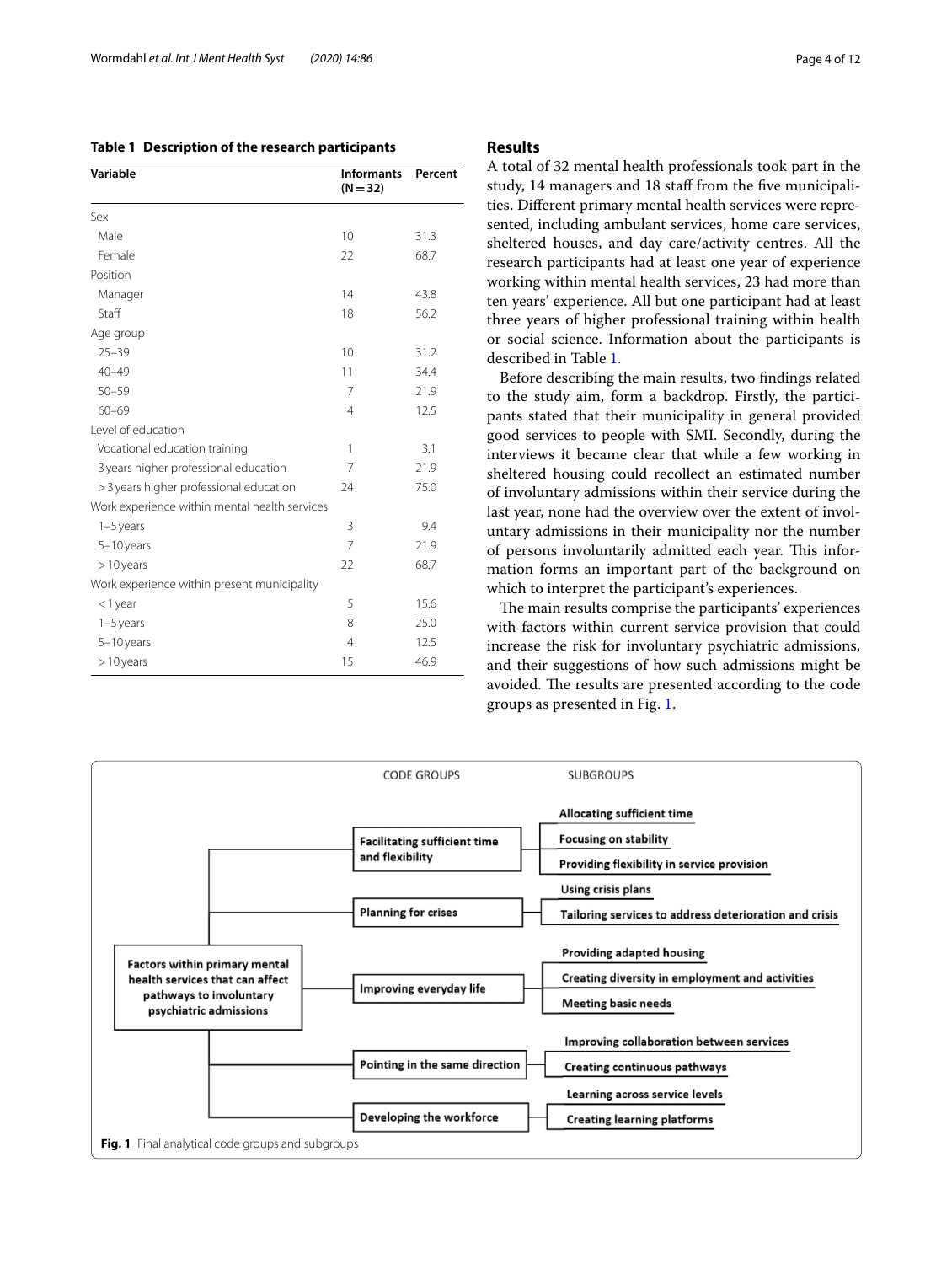#### **Facilitating sufficient time and flexibility**

According to the participants, relationships and trust between them and the persons with SMI receiving their services were important to be able to prevent involuntary admissions. In their experience, there was no quick fx to establish a good relationship and trust with adults with SMI. Stability and sufficient time in their service provision were mentioned by the participants as important to prevent involuntary admissions. Over time this could potentially put them in a position to identify deterioration at an early stage, when easier to reverse. Many experienced that a factor in current practice that could increase the risk of involuntary admissions was lack of time. Budget cuts due to poor economy in the municipality, increased focus on efficiency and more people in need of help from primary mental health care, meant there was too little time to follow up each person, and made it harder to build good relationships and trust in the long run. One research participant described this as being caught in the "quantity vs. quality trap". Political and health service management's will to prioritize services towards this group of people was highlighted as a premise for sufficient resource allocation.

In addition, participants described the fexibility to act upon people's shifting needs as important to be able to prevent involuntary admissions. In some municipalities the system for service allocation was mentioned as a factor that could increase the risk of involuntary admissions. This was highlighted by participants who experienced decisions made by the municipal Purchaser Office as rigidly controlling the amount of time they could spend with an individual. According to these participants, the service allocation hindered fexibility, left little time to act upon peoples shifting needs and were sometimes even contradictory to the participants' professional assessment. That new measures to meet emerging needs could be delayed by the time it took for the Purchaser Office to process a request, was experienced to increase the risk of involuntary admissions. The participants who, when observing a person in deterioration, experienced having authority to spend some of their time more fexibly perceived this fexibility to be preventive.

*"I'm not very happy about these decision letters [from the Purchasing Office]. [...] if you're supposed to be one hour here, one hour there, one hour there, then I think your work won't get any focus. I'm not happy about not being able to get that. And there is something about, - in a way I do get it, that you need these decisions, but I just wish they weren't so rigid about the hours." (ID 51, female, municipality 5)*

Another factor mentioned in some municipalities, was that lack of time and flexibility within their practice hindered assertive work towards people who did not yet have a decision for a particular service, but still had obvious needs. Some of the participants said they knew people who had SMI, but did not seek or want help, and who sometimes were involuntary admitted.

Some participants mentioned that more staff and resources were needed to get sufficient time to provide adequate care and facilitate fexibility in service provision. Others expressed that such improvements could be reached by prioritizing current resources within primary mental health care diferently. Another potential improvement suggested by the participants was to organize allocation of service provision diferently. A concrete suggestion was to categorize the decisions into "small", "medium" and "large" amounts of time instead of specific number of hours. They argued that less rigid decisions could enable them to up- and down-scale service delivery according to a person's present needs and thus give the fexibility in service provision needed to potentially prevent involuntary admissions. Allocating a proportion of time within the mental health services that the professionals could use in a fexible manner, was also mentioned as a possibility. Some argued that this could ensure that they had the time to work assertively to motivate persons without individual decisions to receive help.

#### **Planning for crises**

Many participants described situations where people ended up in "revolving door patterns" of repeated involuntary admissions. Service development preventing such patterns were described as potentially contributing the most to reduce involuntary admissions. According to several of the participants, crisis plans could be a good measure to avoid this. In their experience, crisis plans made collaboration with the unwell person during crises easier, which could reduce the risk of involuntary admissions. Many of the participants experienced that a person's stable periods were windows of opportunity to work together on an active, updated and functional crisis plan.

 *"And about coercion, I mean, that you get things imposed on you. Because many of ours [service users] have had kind of revolving door admissions, I mean in and out and in and out, over many years. And then there are those crisis plans, coping strategies. And I do see that we can prevent admissions too because we are involved. And I believe that's important, at least for this group of users, because many of them have been admitted a lot and that is traumatic, I mean that is an additional burden. Simple as." (ID 24, female, municipality 3)*

The participants described great variation in how crisis plans were used, ranging from extensive, active and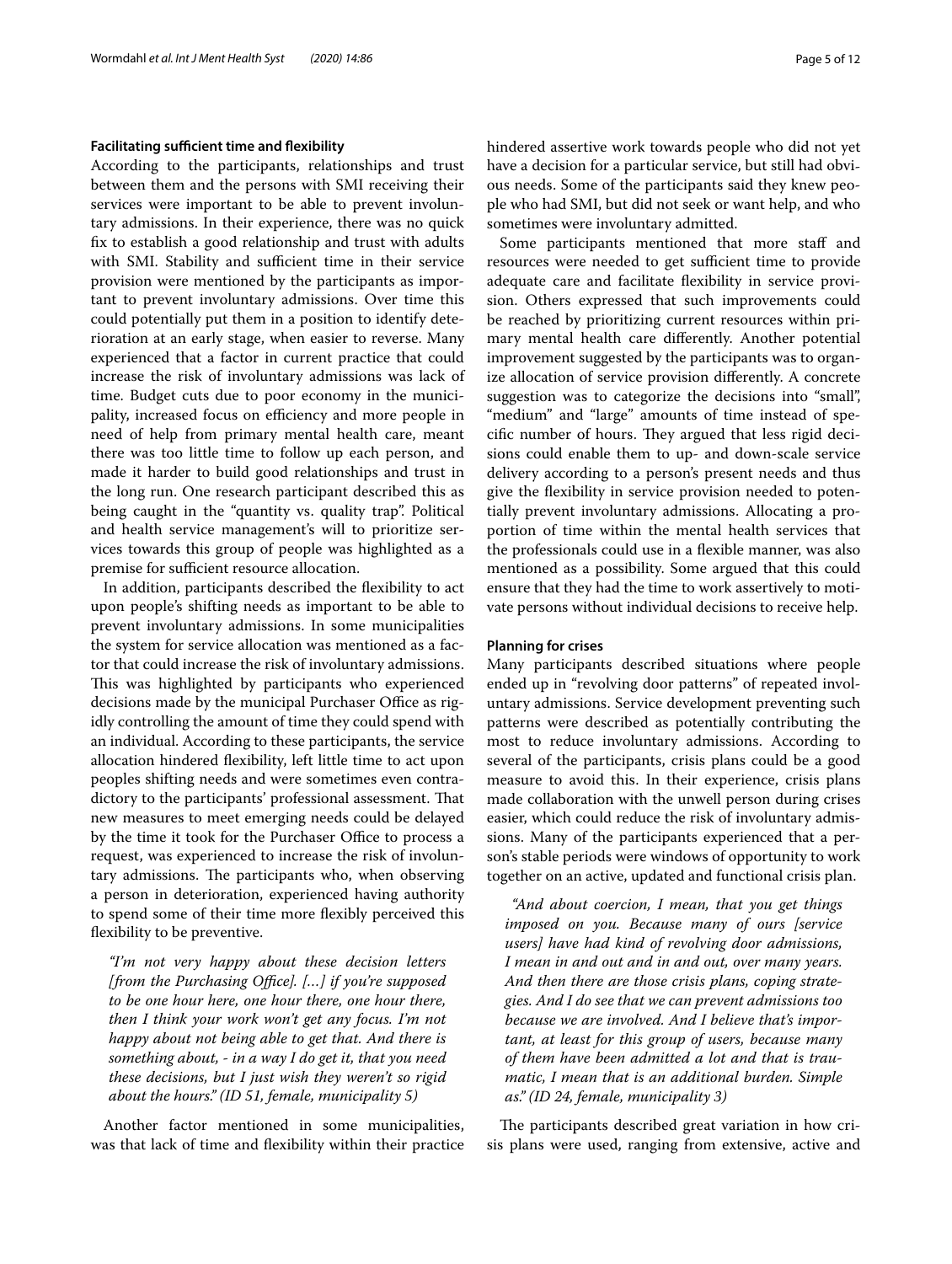systematic use in some services, to others that hardly ever used such plans. In municipalities where the participants described no or more arbitrary use of crisis plans, this was expected to increase the risk of involuntary admissions. Diferent factors were mentioned including that services lacked routine to make, actively use and review crisis plans, that many persons declined when ofered to make crisis plans, or that they said no to the measures in their crisis plan when they experienced a crisis.

Another factor within current practice mentioned by some was that crisis plans made by secondary health services during admissions were not always adapted to life outside the hospital setting. This was said to potentially increase the risk of repeated involuntary admissions. In some services, participants described that they used crisis plans more as the professionals' plans for risk assessment. Such plans were made by staff without involving the person in question, and participants did not experience this use of crisis plans to have potential to reduce involuntary admissions.

Participants experienced it as sometimes difficult to get voluntary hospital admissions when someone was at an early stage of deterioration. They said that such referrals often were rejected, and that the situation had to be severe or even acute before a person got admitted, and at this point this frequently ended up as an involuntary admission. Some participants mentioned that in current practice the primary mental health care sometimes ended up passively watching further deterioration to the point where people got so unwell they got involuntary admitted, as the participants experienced the primary mental health services had no alternatives left that could help.

In line with the variation described in current practice, some participants indicated more potential than others in reducing involuntary admissions through improved use of crisis plans. Working out routines that secured structured and active use of crisis plans to all persons that could beneft from having one, was mentioned as a potential improvement measure. Another potential improvement mentioned was that better use of crisis plans could make GPs and out of hours emergency services aware of other options for persons in crises, and thereby prevent GPs and out of hours emergency services from assessing involuntary admission as the only option. Several participants suggested ways in which primary mental health care could reorganize services to be better able to prevent people from deteriorating to the point where involuntary admission became the solution. This included self-referral beds to persons in need of a short period of treatment, which could be established within or in connection with one of the housing facilities with round the clock staf. Other measures suggested was multidisciplinary teams working intensively towards persons during and after crises, increased availability of primary mental health care 24/7, and improved knowledge in GPs of what services the primary mental health care could ofer persons when in crises.

## **Improving everyday life**

Making improvements to people's everyday life was, according to the participants, one of the aims for primary mental health services. In some municipalities, the participants experienced lack of suitable housing alternatives for persons with SMI as a factor that could increase the risk of involuntary admissions. Narrow shelters, tight quarters in turbulent neighbourhoods, several persons with severe challenges living in the same place, limited protection against factors that could trigger relapses, and frequent drug use among neighbours, were described as environmental factors that made it difficult to de-escalate aggression or make worried persons feel safe. In one municipality participants had experienced that providing housing better adapted to a person's circumstances and challenges had stopped her revolving door pattern of involuntary admissions.

*"I do think there are cases where we can reduce the use of coercion too. Tinking of someone in supported housing for example […] So that too, diferentiated accommodation, is extremely important, for some, to give them the opportunity to live on their own [i.e. independently] […] So that was important too, in a preventative view, as regards why that lady, for example [refers back to detailed discussion of accommodation tailored to individual needs], hasn't [been involuntary admitted] as much as before. I am sure that had she lived at her previous accommodation there would've been so many trigger points that there would have been much, much more [involuntary admissions]." (ID 15, female, municipality 3)*

Another factor mentioned in most of the municipalities was the lack of diversity in activities for persons with SMI. Lack of employment opportunities offered to persons with SMI were also mentioned.

*"I think that if you'd managed to tailor support by*  means of activities... That's why I think the col*laboration that exists between Social Services and the municipality at the moment with IPS [Individual Placement and Support], individually tailored employment support, I think that's a good entry, yeah, to prevent things. I believe so. At least for those at the starting line, I mean, who are about to build a mental disorder. Tat's what I think. To get people to have self-worth, or to feel useful, you know. I think*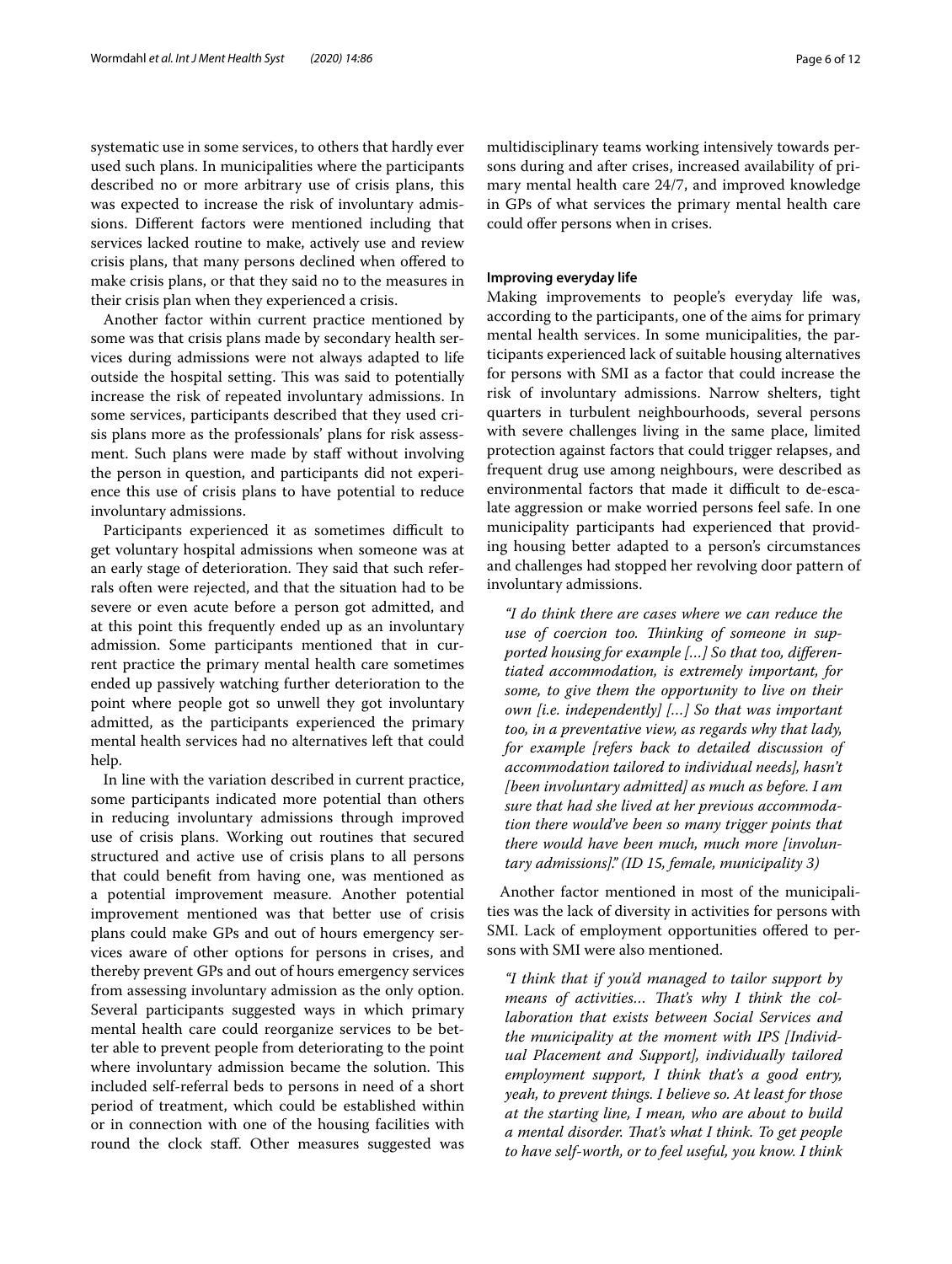*that is important. But, of course, there are those with severe disorders, where I also think that it's about activity. And I'm saying that from what I see that some of them achieve, despite how really unwell they are." (ID 30, male, municipality 2)*

According to the participants, getting more diverse and adapted housing for people with SMI depended on this being a priority of the municipality's housing services, as residential development is costly and demand resources. Some of the participants mentioned that providing the service model Individual Placement and Support could be an improvement to get persons with SMI employment. This was thought to potentially facilitate recovery and thus reduce involuntary admissions. In regard to activities the participants mentioned establishing more diversity in activities ofered at the primary mental health care's activity centres, better utilization of already existing activities, collaboration with voluntary organizations, increased use of human service assistants and transport assistance to go to activities, as potential measures to improve people's possibility to engage in individual adapted activities. In municipalities where participants experienced that they ofered a lot of activity opportunities, further improvements in diversity and individual adaption was still emphasized, as they still experienced people that did not engage in what they currently ofered.

## **Pointing in the same direction**

Good collaboration between diferent services involved in an individual case was mentioned by the participants as important to be able to facilitate comprehensive treatment and coherence in service provision to persons with SMI. Collaboration with other services was, in many cases, seen as insufficient or lacking. Poor collaboration with GPs and secondary mental health services was considered to be a factor that could increase the risk of involuntary admissions. Collaboration with GPs was particularly emphasized, as they were the medical authority, within the primary health care level, on a person's treatment and medication. The participants said that collaboration depended on the personal attitude and working preferences of the individual GP. They also mentioned that many GPs lacked knowledge about the services that the primary mental health care could offer. Collaboration with the secondary mental health services was also said to vary. Many participants mentioned that sometimes primary mental health care was not involved prior to a discharge and that this could result in people not getting adequate help as they returned home. Poor collaboration was described as potentially leading to lack of coordination between services from primary and secondary services, providing services in parallel rather that giving complementary support.

Another factor mentioned to afect collaboration between primary and secondary mental health care services in some municipalities, was that the primary and secondary service level held diferent professional perspectives. In the municipalities where this was mentioned to be a factor, the participants experienced that professionals at the secondary mental health services devalued the primary mental health care's professional knowledge. This made it difficult to collaborate and agree on what was the right help to offer a person at transitions between care levels.

 *"Because the hospital and the specialist services often lecture us on what we should be doing and often have a shopping list for us when the service user gets out [of hospital]. And I think that specialist services, I mean, we see thing a bit diferent, they see the diagnosis and they see medication and they see treatment. And perhaps we see everyday opportunities more, and that you create a life, you must live life. You're not supposed to be admitted and sort of not be, you're not the illness, you know, you are something other than that. So, we have a bit diferent view on what is necessary when they get out." (ID 2, male, municipality 1)*

A general improvement mentioned by the participants was the primary mental health care's collaboration with other services. Regular collaboration meetings between the primary and secondary mental health services, drawing up better routines for collaboration, and working up collaboration relations with staf in other services, were examples of suggested measures of potential improvement at an organizational level. At an individual level, collaboration meetings before discharge, deciding which service is responsible for what, and collaborating to make crisis plans, were some of the measures mentioned to improve collaboration between the services in their direct contact with the persons. Further, a joint understanding where both primary mental health care's psychosocial recovery orientation and secondary mental health care's more medical orientation was integrated in comprehensive service provision to persons with SMI, was mentioned as something to strive for. Some suggested establishing integrated multidisciplinary teams with staff from both service levels as a new measure that potentially could reduce involuntary admissions. A specifc service model suggested was Flexible Assertive Community Treatment.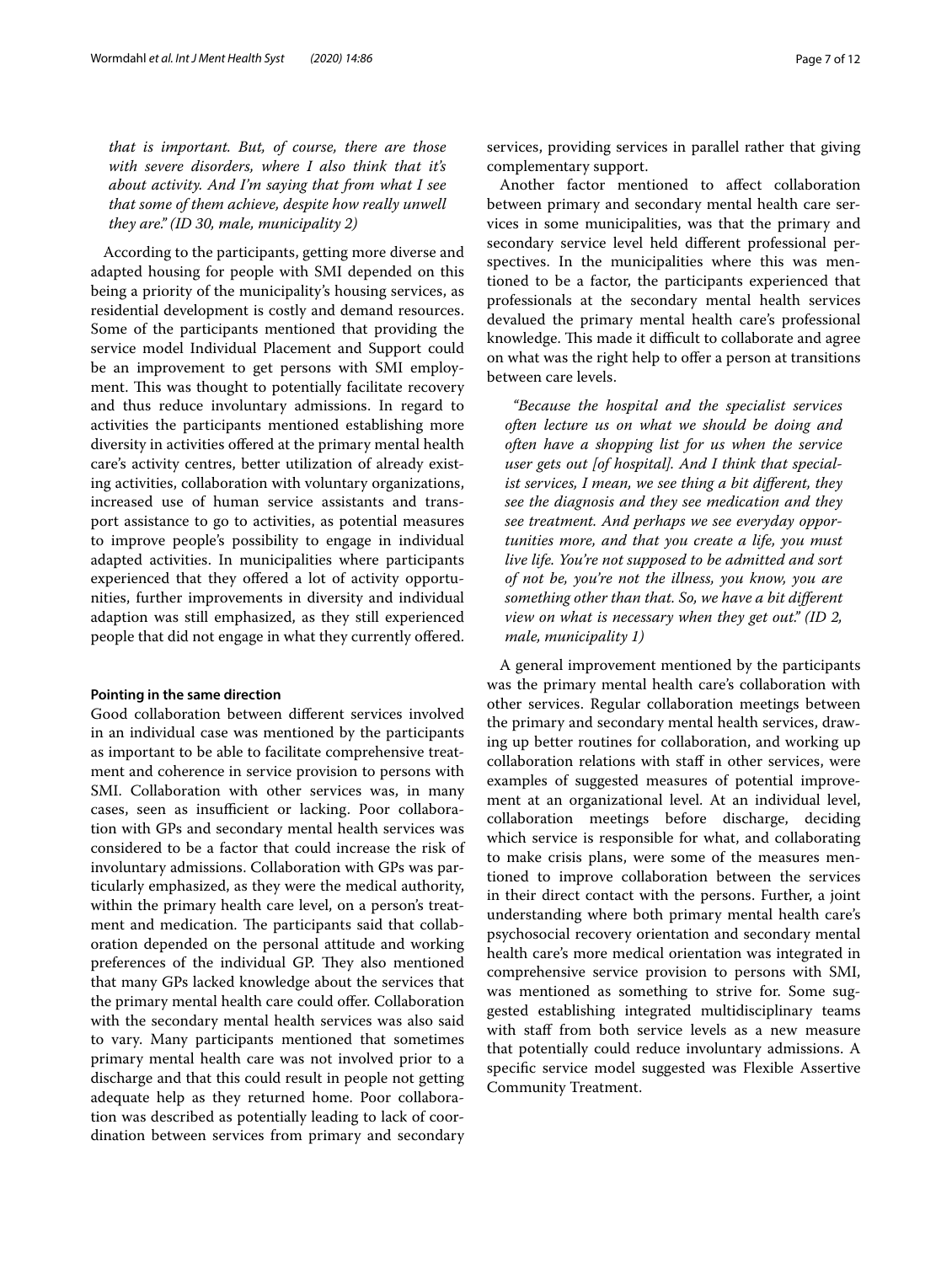#### **Developing the workforce**

Many participants experienced that a lack of competence to prevent involuntary admissions within their services could increase the risk of such admissions. A few of the participants mentioned that, particularly in supported housing services for people with SMI, some of the staf did not have relevant training. Some participants who had prior experience of working in acute wards in secondary mental health care said that employees there were trained to have the specialist competence needed to prevent crises and aggression from escalating. In their current practice within primary mental health care, on the other hand, they experienced a lack of such competence being provided to employees.

*"What I feel I need is supervision and training courses and more competency, more spot on […] I have an impression that maybe it can be a bit like that, that if we all are better drilled, trained, supervised, that there will be more confdence and […] I think that could have an efect." (ID 32, female, municipality 2)*

Several of the participants mentioned that mental health professionals in primary mental health services should get more relevant knowledge on special areas related to this target group. Which potential improvements the participants described varied, both between the participants, the diferent services, and between the municipalities, but included knowledge on legislation regulating compulsion, evaluation of a person's capacity to give informed consent, risk assessment, assessment of suicide risk, de-escalation techniques, personal recovery as framework for service provision, psychosis, tools to handle aggression, and medication. Here they suggested diferent measures to enhance the competence within the primary mental health services. Formal education or training courses, thematic tuition at internal staf meetings, staf refection groups, and guidance from professionals form secondary mental health care level, including feedback on current practice were among the suggested measures. Joint professional development among staff from different services, exchange programs across service levels, and more guidance from secondary to primary mental health services, was also suggested.

## **Discussion**

Participants' starting point was the primary mental health care in their municipality provided good services to people with SMI. Nevertheless, they described a number of factors that, in their experience, could increase the risk of involuntary admissions. Insufficient time and flexibility in long-term follow-up, limited resources, lack of or arbitrary use of crisis plans, lack of tailored housing, few employment opportunities, little diversity in activities offered, limited opportunities for voluntary admissions, inadequate collaboration between services, and lack of competence are examples of factors the participants mentioned. They suggested several improvements that potentially could be implemented to facilitate a reduction of involuntary admissions. Another fnding was that none of the mental health professionals participating in the current study knew the extent of involuntary admissions of adults in their municipality.

#### **Putting involuntary admissions on the agenda**

Our results showed that many participants experienced organisational factors that challenged prevention of involuntary admissions. Budget cuts, increased focus on efficiency, repeated reorganizations and rigid allocation systems for service provision were said to afect essential factors like stability, continuity, relationship, sufficient time to care and fexibility in their follow-up of persons with SMI. This is remarkably similar to what is reported from secondary care. Belling et al. [\[25\]](#page-11-1) found that inadequate stafng levels, fnancial pressure, time pressure, heavy caseloads and models of decision making could give less patient contact time, more user discharge and have negative effect on continuity. This is also supported by other studies, where higher continuity of care in outpatient setting were associated with fewer hospitalizations and improved health outcomes for persons with SMI [[26,](#page-11-2) [27](#page-11-3)]. Puntis et al. [\[28](#page-11-4)] argue that services need to focus both on continuity and fexibility because regular contacts (linear continuity) might fail to meet the fuctuating needs of those with SMI. Given these fndings from secondary health care level, it might be reasonable to assume that organisational improvements facilitating factors like relationship, stability, continuity, sufficient time and fexibility in the primary mental health care's long-term follow-up of persons with SMI, can potentially contribute to reduce involuntary admissions. For primary care to contribute in this regard the reduction of involuntary admissions needs to be put on the agenda and prioritised in the development of primary mental health care. None of the participants in our study, including the managers, were aware of the level of involuntary admissions within their municipality. This might imply that reducing involuntary admissions has not been systematically addressed, at least not within these municipalities. To monitor the numbers will allow the primary mental health care to evaluate questions like; Who are the persons that become involuntarily admitted in our municipality; Where do they live; and What mental health services do they receive. Likewise, they will be able to detect patterns of high use of involuntary admissions and endeavour to change them.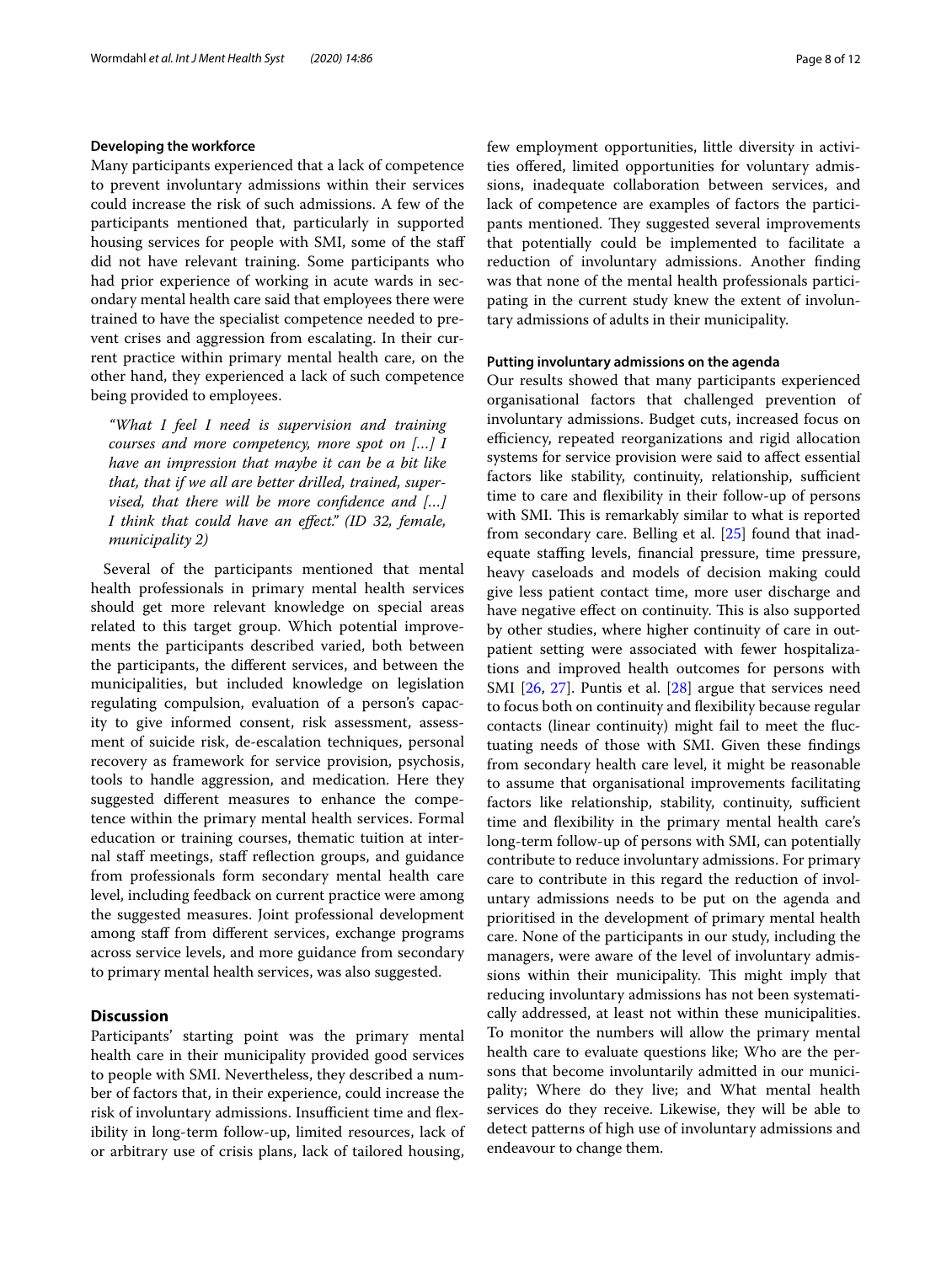#### **Preventing revolving door patterns**

In some municipalities and services, the participants experienced a lack of planning for crises as a factor that could increase the risk of involuntary admissions when crises appeared. Although the participants experienced crisis plans as an efective measure to reduce involuntary admissions, the use of such plans varied greatly. The potential to prevent revolving door patterns was emphasized in the participants' suggestion to improve the use of crisis plans. According to Claassen and Priebe [[29\]](#page-11-5) revolving door patterns is a phenomenon that have followed the deinstitutionalization of mental health care. Recent reviews have found that crisis plans is one of the few measures shown to reduce involuntary (re) admissions  $[1, 11, 12]$  $[1, 11, 12]$  $[1, 11, 12]$  $[1, 11, 12]$  $[1, 11, 12]$ , although the evidence is mixed as Thornicroft et al.  $[13]$  $[13]$  $[13]$  found no effect. As most existing research was conducted at secondary health care level, further research is needed to assess the efectiveness of crisis plans within primary mental health care. Although a crisis plan is a tool for crisis management it must, according to the participants, be prepared and actively addressed when the person for whom it is for is stable. This implies that one needs to take a long-term view, allowing sufficient time and stability in followup. This relates back to the organizational factors mentioned above: to be able to improve the use of crisis plans it might be necessary to address factors that can lead to insufficient time, stability, and flexibility in long-term care provision.

### **Facilitating inclusion and personal recovery**

The participants in our study experienced that lack of appropriate housing, employment, and activity opportunities for persons with SMI could increase the risk of involuntary admissions. That such everyday life contexts are of importance to personal recovery for those with SMI, is well acknowledged [\[30](#page-11-6)]. Ådnanes et al. [\[26\]](#page-11-2) found that unmet needs for activity centre/day centre, meeting places, social services, and individual support contact, have negative efect on quality of life. Furthermore, recovery oriented treatment models like Housing First and Individual Placement and Support that provides help with housing and employment concurrently with mental health treatment, have demonstrated a positive efect on personal recovery and quality of life [\[31](#page-11-7), [32\]](#page-11-8). Moreover, the tendency in European countries to create new 'hospital-like' living contexts within communities, clustering persons with SMI in the same facility and joint activities, has been criticized [\[29](#page-11-5)]. It can lead to exclusion and stigmatization and impede personal recovery [\[29](#page-11-5)]. Providing all those with SMI with adapted solutions within housing, employment and activities, requires access to a great variety of such facilities in the municipalities. This goes beyond the remit of primary mental health care and would involve reorganisation and redistribution of budgets in other municipal services such as social care, housing office, land planning, voluntary organizations offering activities and public and private workplaces. Thus, a call for reducing involuntary admissions needs to be put on the agenda across multiple sectors within the primary service level.

## **Joining efforts across care levels**

Persons with SMI often receive services from both primary and secondary mental health care, and health professionals at both level may share many of the same views and experiences regarding how best to provide support to avoid involuntary admissions. Collaboration across care levels might thus be a particularly important aspect as it could be of beneft not only to those using services but also to bot levels of care. In some municipalities in the current study, participants experienced that a complicating factor to such collaboration was that primary and secondary mental health services had a diferent perspective stemming from their diferent responsibilities and clinical focus. The participants experienced a knowledge hierarchy between primary and secondary mental health services, secondary care considering themselves as being on top. Participants suggested that combining resources and competency in a complementary manner could be a helpful way forward. Primary mental health participants could beneft from professional guidance from the secondary mental health care on specifc issues regarding the target group, and better integration of the perspectives of primary care into secondary care could facilitate service provision, at both levels, better adapted to prevent involuntary admissions in individual cases.

As shown above, the participants experienced that the level of current collaboration with secondary mental health services varied. Lack of or poor collaboration was mentioned as a factor that potentially could be a risk for people ending up with involuntary admissions. Previous studies in Norway confrm that lack of collaboration between health services can lead to fragmented service provision and discontinuity in care [\[33\]](#page-11-9). One can thus assume that measures to improve collaboration across care levels can facilitate continuity in care and better coherence in service provision. Collaboration can also lead to joint efforts from mental health services at both care levels to provide voluntary alternatives, and thus facilitate a reduction of involuntary admissions. The participants described how services sometimes were provided in parallel rather than complementary support, showing that many of the themes from the results in the current study may be common to both primary and secondary mental health care level. Integrated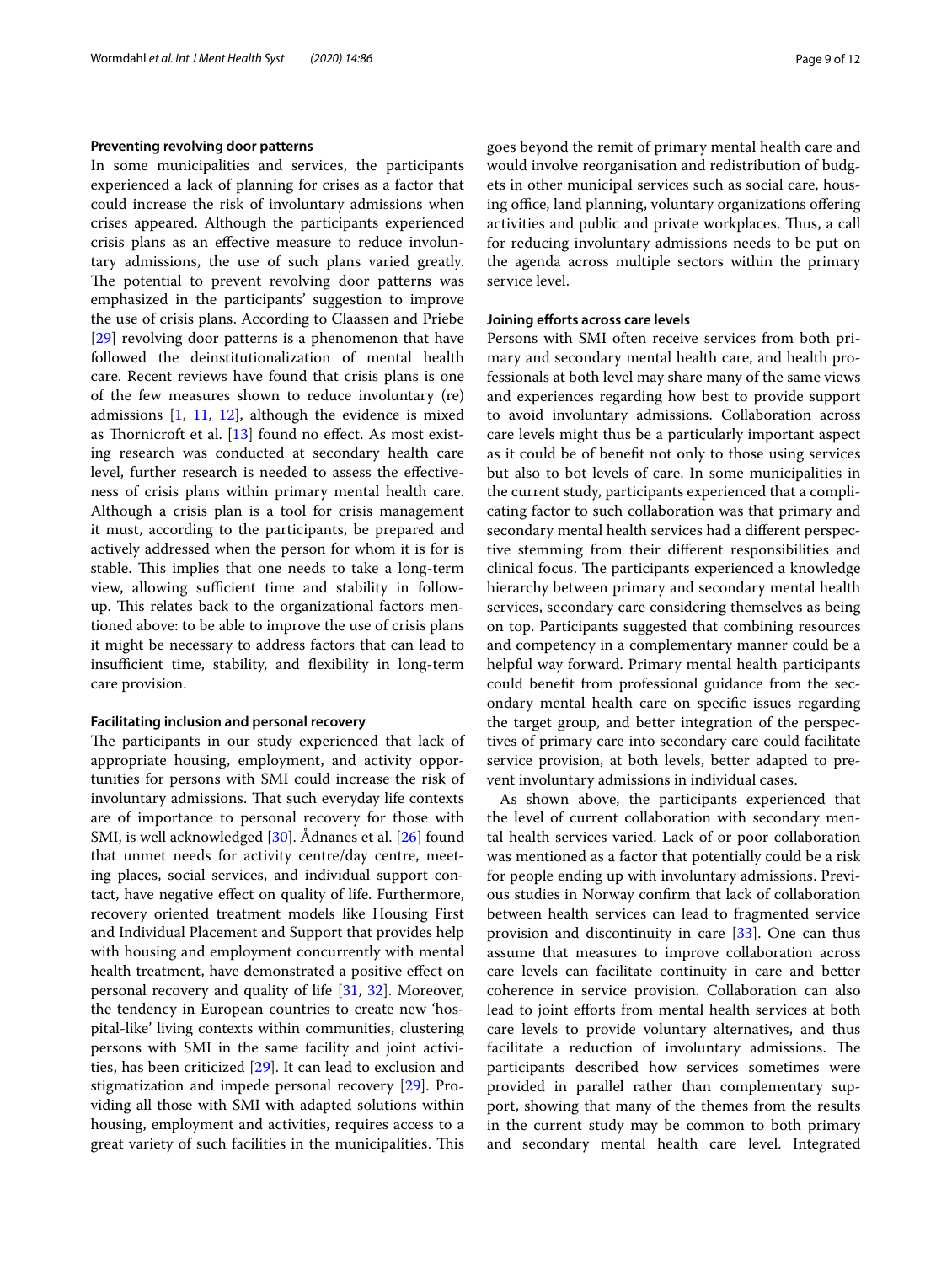multidisciplinary teams with staff from both service levels was suggested to avoid this. Flexible Assertive Community Treatment teams, which in a recent Norwegian evaluation showed reduction in involuntary admissions [[34\]](#page-11-10), was specifically mentioned.

Funding mechanisms and allocation of resources afect mental health service provision and thus might be factors afecting collaboration between care levels [\[35](#page-11-11)]. For instance, when health services are funded through feefor-service, collaborative work might be given a lower priority because it does not release fees and thus represent a disadvantage to business [\[35](#page-11-11)]. With public funding of mental health services at primary and secondary care level, like in the setting of this study, the experience of limited funding and resources might give a 'push' efect where services try to disclaim responsibility in the follow up of persons with SMI instead of establishing a collaborative fellowship across care levels. Counteracting such efects is important to prevent persons with SMI ending up without the support they need from either care level.

Furthermore, if collaboration across care levels is good, reduction of involuntary admissions can be put on the agenda within both primary and secondary mental health care. National strategies and actions-plans place the responsibility to reduce involuntary admissions at the secondary health care level  $[4, 22]$  $[4, 22]$  $[4, 22]$  $[4, 22]$ . The facilitation of such a reduction is expected to be done in partnership with the primary health care level. Improving the collaboration between care levels can thus help facilitate increased contributions from the primary mental health care level to the policy aim of reducing involuntary admissions.

#### **Strengths and limitations**

The current study was limited to exploring mental health professionals' experiences. Persons receiving primary mental health services, family and network, other services and relevant stakeholders might have diferent experiences. That managers in the municipalities held a "gatekeeper" role identifying potential participants could imply a bias in research participants. However, the service managers' overview of the diferent services was helpful to identify eligible potential participants according to the recruitment strategy. This provided a sample with representation of both managers and staff, from a variety of services, and with many years of experience from primary mental health care. This gave data material characterized by thorough experience with current practice. All authors participated in the analysing process. This secured different perspectives and strengthened the results. The study was conducted in five Norwegian municipalities and the results are not necessarily generalizable to other contexts. Norway is a welfare state where health care is provided through well-developed publicly funded services. In this context the participants' experiences are infuenced by their expectations of such a health system, including long term follow up from health services. Results might have been diferent in other settings where health care services are structured or funded diferently. Mental health services being organised in different care levels might have afected the participants' views on factors afecting collaboration across services. Other factors might appear in contexts where mental health services are diferently organised. Nevertheless, the fact that Norway face many of the same issues as other countries when it comes to involuntary admissions [[8\]](#page-10-5) implies relevance across contexts. The results were, with a few distinctions, recognizable across the included municipalities. Thus, it is likely that the experiences of participants in the current study is recognizable to other professionals working within similar services.

#### **Implications for practice**

Based on the current study, there seems to be potential for primary mental health services to prevent some involuntary admissions. As such, for national policy to reduce involuntary admissions to be successful, the topic should fnd its place on the agenda of primary mental health care and form part of future service development at this service level. Specifcally, primary mental health care should assess the need to improve the use of crisis plans and facilitate greater diversity in recovery-oriented service provision like housing, employment, and activities. In addition, competence to facilitate prevention of involuntary admissions should be improved at this service level. Further research is needed to explore other stakeholders' perspectives, including persons with lived experience and their families. Furthermore, strategies adapted for primary mental health care level should be developed and tested to fnd efective measures for this care level. Finally, health authorities should to a greater extent incorporate primary mental health care in directives and incentives intended to reduce involuntary admissions.

## **Conclusions**

Professionals in primary mental health care experienced multiple factors in their service delivery and organization that could increase the risk of involuntary admissions. This could suggest that service improvements at this level potentially can facilitate a reduction of involuntary psychiatric admissions. Involuntary admission is the end-product of a process starting outside the hospital, implying this is where one should intervene when aiming to reduce use of involuntary admissions. The policy aimed to reduce involuntary admissions should therefore include primary mental health care service development. Continuity in service provision to adults at risk of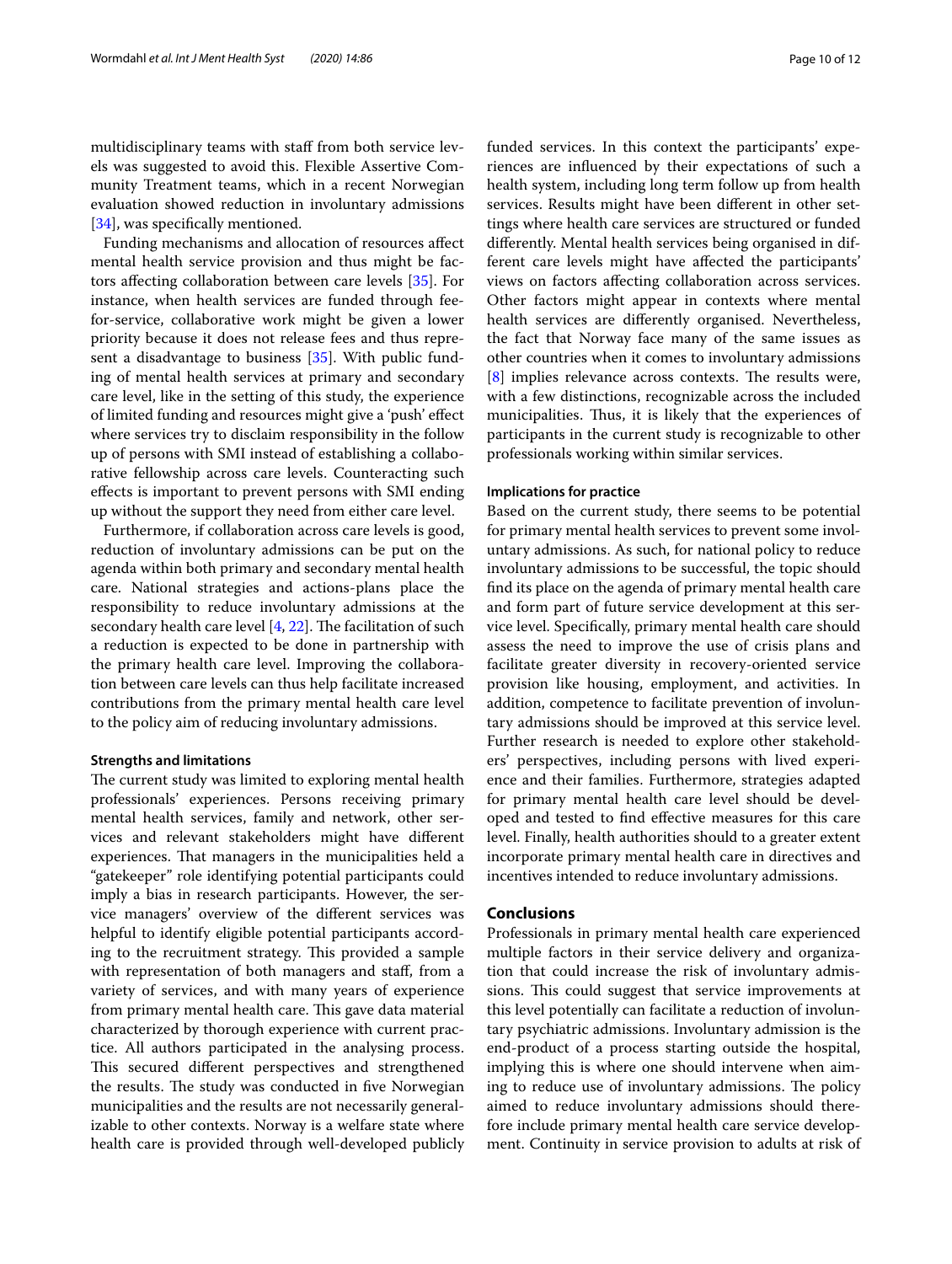involuntary admissions, diversity in recovery-oriented measures like housing, employment and activities for people with SMI, collaboration with other services provided to adults with SMI, and competence on prevention of involuntary admissions, needs to be prioritized within primary mental health care. Health authorities' incentives to reduce involuntary admissions should incorporate the primary mental health care level to a greater extent. Further research is needed on efective interventions and comprehensive models aimed at reducing involuntary admissions adapted for this care level.

#### **Abbreviations**

SMI: Severe mental illness; GP: General practitioner.

#### **Acknowledgements**

We want to thank Trond Hatling and Solveig H. H. Kjus for their important contributions to the project as part of the research group.

#### **Authors' contributions**

IW and TLH made the interview guides and conducted interviews. IW performed the analysis and wrote the manuscript. TLH, JR and MBR contributed to the analysis and participated in revision of the manuscript. All authors read and approved the fnal manuscript.

#### **Funding**

This study was funded by the Research Council of Norway, Health, Care and Welfare Services Research (HELSEVEL project nr.273546). The founder had no role in the study at any phase, nor in the decision of publication of the results. The views expressed are those of the authors and not the Council.

#### **Availability of data and materials**

The datasets generated and analysed during the current study are not publicly available.

#### **Ethics approval and consent to participate**

The Regional Committees for Medical and Health Research Ethics in Norway (REC) considered the study outside their remit (REC reference number 2018/2382 C) and the study was approved by the Norwegian Centre for Research Data (NSD reference number 743586). Informed written consent in accordance with GDPR was obtained from all research participants. All names and personal identifcation were removed during transcription. Information about the participants and services in dissemination of results is held to a minimum to secure anonymity.

#### **Consent for publication**

Not applicable.

#### **Competing interests**

The authors declare that they have no competing interests.

#### **Author details**

<sup>1</sup> NTNU Social Research, Norwegian Resource Centre for Community Mental Health, 7491 Trondheim, Norway. <sup>2</sup> Department of Mental Health, Faculty of Medicine and Health Sciences, Norwegian University of Science and Technology, Trondheim, Norway.<sup>3</sup> Centre for Medical Ethics, Institute for Health & Society, University of Oslo, Oslo, Norway. 4 Health Service Research Unit, Akershus University Hospital, Lørenskog, Norway. 5 Centre for Care Research, University of South-Eastern Norway, Notodden, Norway.

Received: 28 August 2020 Accepted: 4 November 2020

#### **References**

- <span id="page-10-0"></span>Sashidharan SP, Mezzina R, Puras D. Reducing coercion in mental healthcare. Epidemiol Psychiatr Sci. 2019;28(6):605–12.
- <span id="page-10-1"></span>2 United Nations. Convention on the rights of persons with disabilities [A/RES/61/106]. Geneve: United Nations; 2006.
- <span id="page-10-2"></span>Mezzina R, Rosen A, Amering M, Javed A. The practice of freedom: Human Rights and the Global Mental Health Agenda. In: Javed A, Fountoulakis K, editors. Advances in psychiatry. Cham: Springer; 2019. pp. 483–515.
- <span id="page-10-21"></span>4 Ministry of Health and Care Services. [Action plan for reduced and quality-assured use of coercion in mental health care]. Oslo: Ministry of Health and Care Services; 2008.
- 5 [Changes in the Norwegian mental health act]. Norwegian Ministry of Health and Care Services. Prop. 147 L (2015–2016).
- <span id="page-10-3"></span>6 NOU 2019:14. [Proposal for a new regulation of coercion and involuntary regulation in healt and care services: Official Norwegian Report (NOU)]. Oslo: Ministry of Health and Care Services; 2019.
- <span id="page-10-4"></span>7 Rains LS, Zenina T, Dias MC, Jones R, Jefreys S, Branthonne-Foster S, et al. Variations in patterns of involuntary hospitalisation and in legal frameworks: an international comparative study. Lancet Psychiatry. 2019;6(5):403–17.
- <span id="page-10-5"></span>8 Wynn R. Involuntary admission in Norwegian adult psychiatric hospitals: a systematic review. Int J Ment Health Syst. 2018;12(1):10.
- <span id="page-10-6"></span>9 Bremnes R, Skui H. [Coercion in mental health in Norway. Status after legal changes in 2017. Report IS-2888]. Oslo: The Norwegian Directorate of Health; 2020.
- <span id="page-10-7"></span>10 de Jong MH, Kamperman AM, Oorschot M, Priebe S, Bramer W, van de Sande R, et al. Interventions to reduce compulsory psychiatric admissions: a systematic review and meta-analysis. JAMA Psychiatry. 2016;73(7):657–64.
- <span id="page-10-8"></span>11 Dahm KT, Steiro AK, Leiknes KA, Husum TL, Kirkehei I, Dalsbø TK, et al. Interventions for reducing seclusion and restraint in mental health care for adults: a systematic review. Oslo: Knowledge Centre for the Health Services at The Norwegian Institute of Public Health (NIPH); 2017.
- <span id="page-10-9"></span>12 Bone JK, McCloud T, Scott HR, Machin K, Markham S, Persaud K, et al. Psychosocial interventions to reduce compulsory psychiatric admissions: a rapid evidence synthesis. EClinicalMedicine. 2019;10:58–67.
- <span id="page-10-10"></span>13 Thornicroft G, Farrelly S, Szmukler G, Birchwood M, Waheed W, Flach C, et al. Clinical outcomes of Joint Crisis Plans to reduce compulsory treatment for people with psychosis: a randomised controlled trial. The Lancet. 2013;381(9878):1634–41.
- <span id="page-10-11"></span>14 Papageorgiou A, King M, Janmohamed A, Davidson O, Dawson J. Advance directives for patients compulsorily admitted to hospital with serious mental illness. Randomised controlled trial. Br J Psychiatry. 2002;181:513–9.
- <span id="page-10-12"></span>15 McGarvey EL, Leon-Verdin M, Wanchek TN, Bonnie RJ. Decisions to initiate involuntary commitment: the role of intensive community services and other factors. Psychiatr Serv. 2013;64(2):120–6.
- <span id="page-10-13"></span>16 Priebe S, Fakhoury W, White I, Watts J, Bebbington P, Billings J, et al. Characteristics of teams, staff and patients: Associations with outcomes of patients in assertive outreach. The British Journal of Psychiatry. 2004;185(4):306–11.
- <span id="page-10-14"></span>17 van der Post L, Mulder CL, Bernardt CM, Schoevers RA, Beekman AT, Dekker J. Involuntary admission of emergency psychiatric patients: report from the Amsterdam Study of Acute Psychiatry. Psychiatr Serv. 2009;60(11):1543–6.
- <span id="page-10-15"></span>18 Mezzina R. Community mental health care in Trieste and beyond: an "open door-no restraint" system of care for recovery and citizenship. J Nerv Ment Dis. 2014;202(6):440–5.
- <span id="page-10-16"></span>19 Gooding P, McSherry B, Roper C. Preventing and reducing 'coercion' in mental health services: an international scoping review of Englishlanguage studies. Acta Psychiatr Scand. 2020. [https://doi.org/10.1111/](https://doi.org/10.1111/acps.13152) [acps.13152.](https://doi.org/10.1111/acps.13152)
- <span id="page-10-17"></span>20 Røtvold K, Wynn R. Involuntary psychiatric admission: how the patients are detected and the general practitioners' expectations for hospitalization. An interview-based study. Int J Ment Health Syst. 2016;10:20.
- <span id="page-10-18"></span>21 [The Norwegian Mental Health Care Act]. Chapter 3. Nr. 62 (1999).
- <span id="page-10-19"></span>22 [National Health and Hospital Plan 2020–2023] White Paper from the Ministry of Health and Care Services. Meld. St. 7 (2019–2020).
- <span id="page-10-20"></span>23 Malterud K. Qualitative research: standards, challenges, and quidelines. Lancet. 2001;358(9280):483–8.